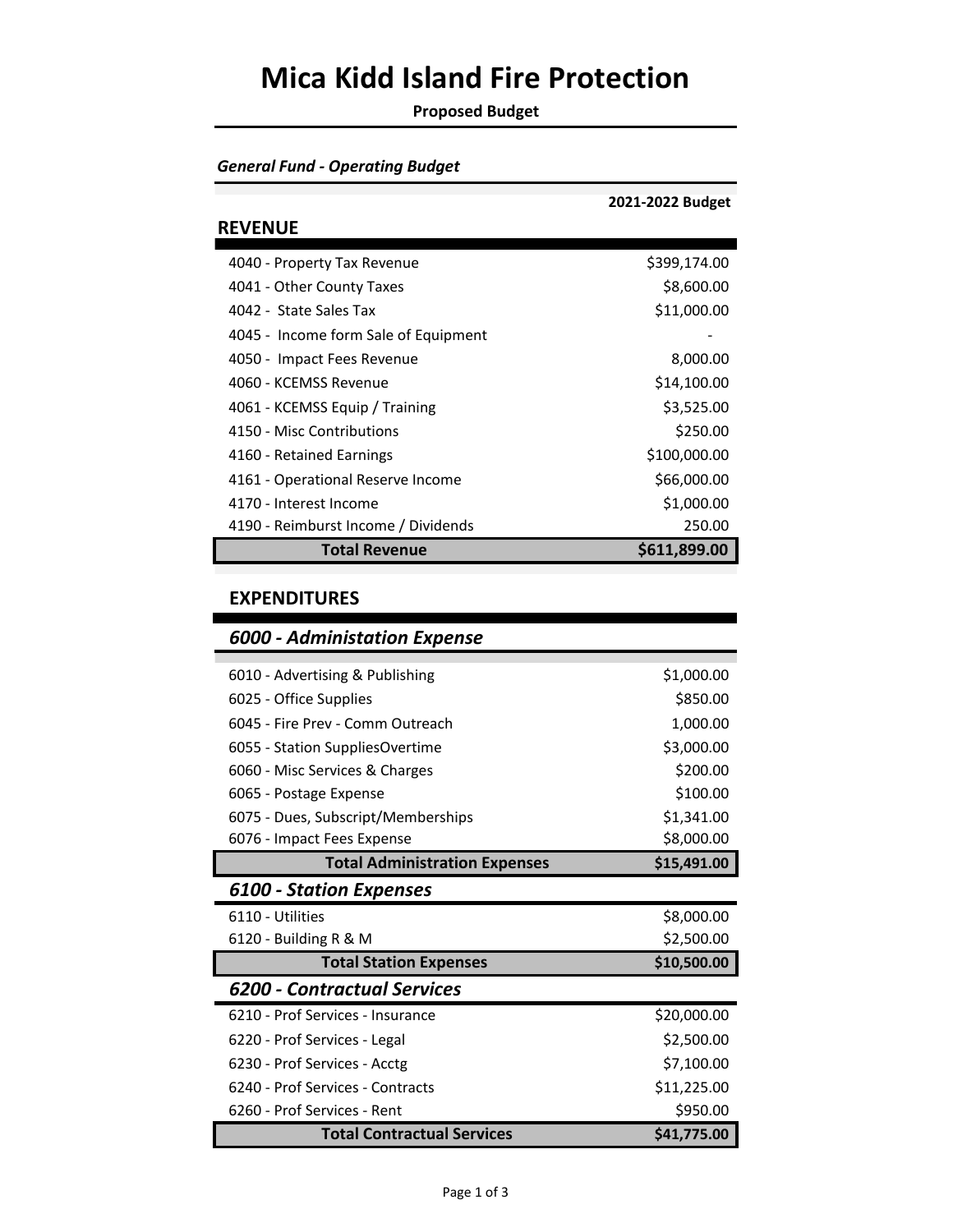# **Mica Kidd Island Fire Protection**

**Proposed Budget**

| <b>General Fund - Operating Budget</b> |  |
|----------------------------------------|--|
|----------------------------------------|--|

|                                      | 2021-2022 Budget |
|--------------------------------------|------------------|
| <b>REVENUE</b>                       |                  |
| 6300 - Fleet Expenses                |                  |
| 6305 - Vehicle R & M                 | \$9,000.00       |
| 6330 - Fuel                          | \$4,500.00       |
| <b>Total Fleet Expenses</b>          | \$13,500.00      |
| 6410 - Fire Battalion Expenses       |                  |
| 6410 - Alerting & Reporting          | \$2,000.00       |
| 6420 - Personal Protective Equipment | \$7,500.00       |
| 6440 - Personal Training             | \$3,000.00       |
| 6450 - Recognitions & Awards         | \$3,000.00       |
| 6455 - Immunizations                 | \$1,000.00       |
| 6460 - Uniform Expense               | \$3,000.00       |
| 6480 - Travel & Meetings             | \$1,000.00       |
| 6490 - Rehab                         | \$250.00         |
| <b>Total Fire Battalion Expenses</b> | \$20,750.00      |
| 6500 - Equipment Expenses            |                  |
| 6530 - Fire Equipment                | \$7,500.00       |
| 6540 - Equipment R & M               | \$2,000.00       |
| <b>Total Equipment Expenses</b>      | \$9,500.00       |
| 6600 - EMS                           |                  |
| 6630 - KCEMSS Supplies / Trng        | \$3,525.00       |
| <b>Total EMS Expense</b>             | \$3,525.00       |
| <b>6700 - Communication Expense</b>  |                  |
| 6710 - Comm Equip R & M              | \$1,000.00       |
| 6720 - Comm Equip Purchase           | \$2,000.00       |
| <b>Total Communication Expense</b>   | \$3,000.00       |
| 6800 - Capital Improvement           |                  |
| 6810 - Capital Equipment             | \$6,000.00       |
| 6850 - Capital Facilities            | \$100,000.00     |
| <b>Total Capital Improvement</b>     | \$106,000.00     |